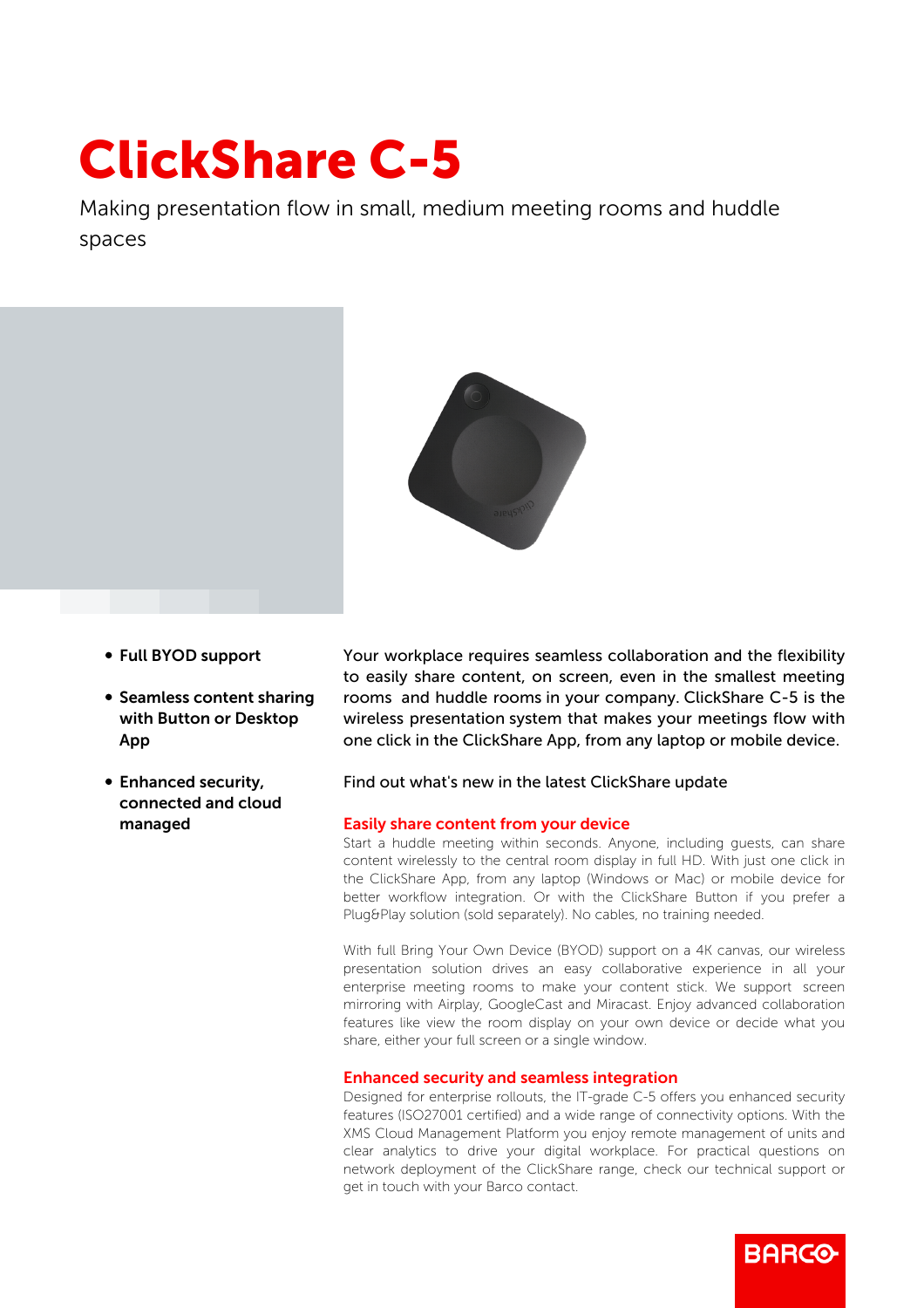

## Boost collaboration in huddle or small meeting rooms

The ClickShare C-5 can be used stand-alone solution or in combination with your existing smaller meeting room setup. It empowers meetings with simple, one-click wireless content sharing in huddle spaces. ClickShare completes your room set-up and makes presentation easy, simple and wireless Designed to fit your business perfectly and evolve with it. With flexibility for the future built in, it's one of the smartest investments you can make in your meeting room.